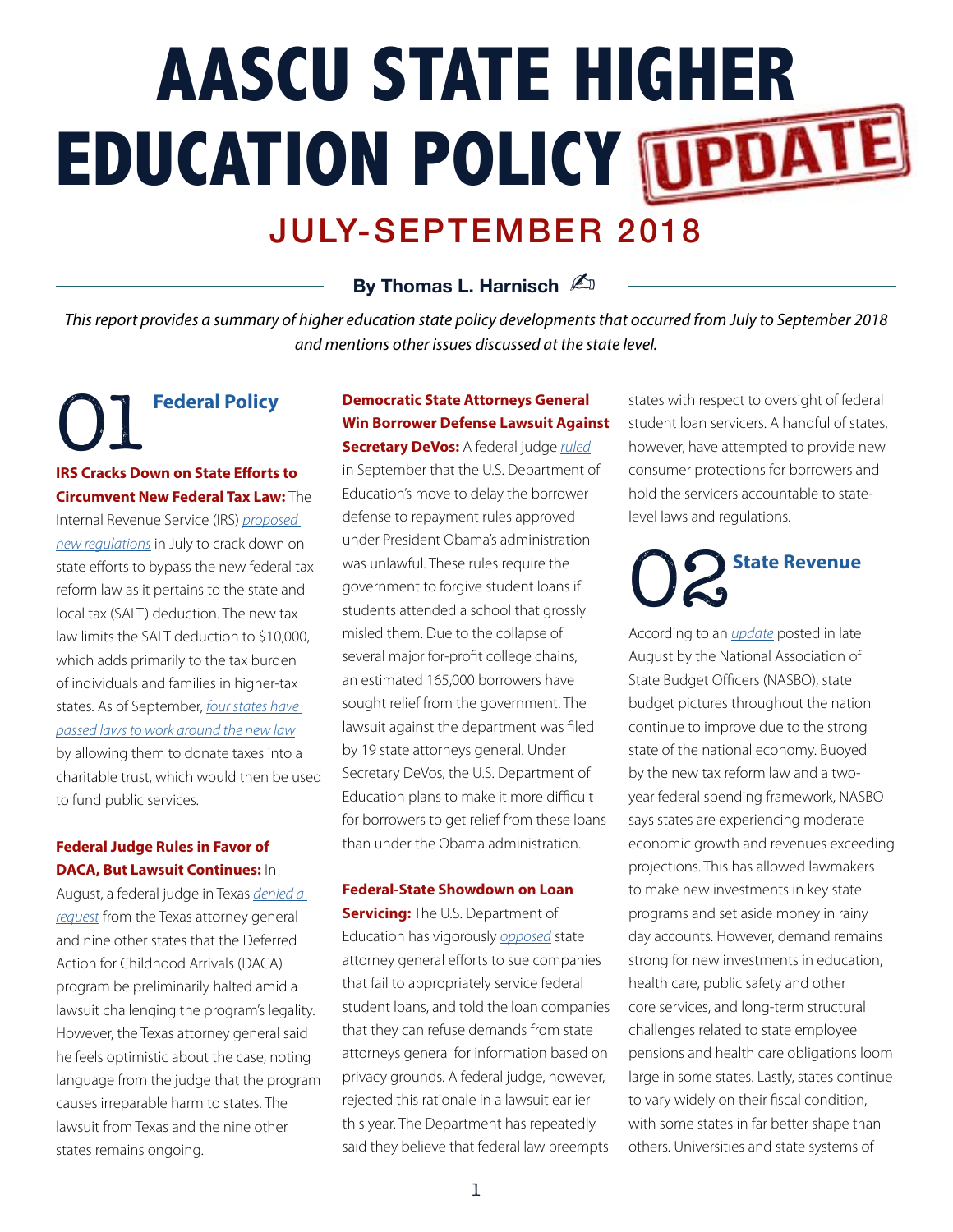higher education throughout the country are currently submitting budget requests to be considered by lawmakers in 2019.

## **College Affordability** 03

With the pivotal midterms elections approaching, governors and state legislators have been highlighting efforts to make college more affordable. On free and reduced tuition, **North Carolina** officials have been touting *[enrollment](https://www.newsobserver.com/news/politics-government/article218006465.html)  [growth](https://www.newsobserver.com/news/politics-government/article218006465.html)* following the implementation of the NC Promise program. NC Promise lowered tuition to \$1,000 annually to in-state students (\$5,000 annually for non-resident students) at Elizabeth City State University, The University of North Carolina at Pembroke and Western Carolina University. Undergraduate enrollment at those institutions grew by 19 percent, 14 percent and 6.6 percent, respectively, over the past year. **Wisconsin** Gov. Scott Walker, facing a competitive re-election contest, *[said he would like to freeze tuition](https://www.jsonline.com/story/news/politics/2018/07/24/scott-walker-would-extend-tuition-freeze-4-more-years/825696002/)* at the state's public universities for the next four years. The University of Wisconsin System *[submitted a budget request](https://madison.com/wsj/news/local/education/university/uw-system-s-budget-proposal-tailors-to-republicans-demand-for/article_0b9b46c3-76fc-58d5-9a6d-73b0aea7ee9b.html)* in August that included a tuition freeze alongside a request for more state funding. Meanwhile, **Maryland** Gov. Larry Hogan, also facing re-election, *[said he would like](https://www.washingtonpost.com/local/md-politics/hogan-wants-to-expand-tuition-free-college-program/2018/07/16/ca0609bc-88fb-11e8-8aea-86e88ae760d8_story.html?noredirect=on&utm_term=.1a4c24b25f95)  [to expand](https://www.washingtonpost.com/local/md-politics/hogan-wants-to-expand-tuition-free-college-program/2018/07/16/ca0609bc-88fb-11e8-8aea-86e88ae760d8_story.html?noredirect=on&utm_term=.1a4c24b25f95)* the state's recently enacted free community college program to allow participants to attend the state's four-year public universities tuition-free. Hogan also called for boosting the deduction on state income taxes for investments in 529 programs from \$2,500 to \$5,000 and allowing state residents to deduct 100 percent of the interest paid on their state loans. In an effort to cut textbook costs, **California** Gov. Jerry Brown *[signed](https://www.sanluisobispo.com/news/local/education/article217468595.html)  [legislation](https://www.sanluisobispo.com/news/local/education/article217468595.html)* crafted by students at Cal Poly, San Luis Obispo that would require college

textbook publishers to disclose to students the differences between various editions of textbooks.

# **Economic and Workforce O4** Economic and<br>
D4 Bevelopment

One workforce development strategy employed by key lawmakers in recent years is providing incentives for recent graduates to stay in the state. In September, **Wisconsin** Gov. Scott Walker *[proposed \\$5,000 in tax credits](https://madison.com/ct/news/local/govt-and-politics/election-matters/scott-walker-proposes-in-tax-credits-for-college-graduates-who/article_73d279c7-ea3f-5c51-901f-d0d97be84b1b.html)* for college graduates who stay in the state. The plan would provide \$1,000 in refundable tax credits over five years. The tax credit would be non-retroactively available to state residents who attended in-state and out-of-state institutions. In **Illinois**, reports of students leaving the state prompted lawmakers to create a new merit-based financial aid program. Gov. Rauner *[signed legislation](http://www.news-gazette.com/news/local/2018-08-22/rauner-signs-pair-higher-education-bills-stop-papa-dels.html)* to provide \$25 million in matching funds for merit-based financial aid.

# **Immigration** 05

Immigration continues to be a flashpoint in public policy discussions at the state and federal level, including its intersection with public higher education. In **California**, Gov. Jerry Brown *[approved](https://statehornet.com/2018/08/capital-report-brown-signs-bill-allowing-undocumented-students-to-serve-on-college-boards/)  [a measure](https://statehornet.com/2018/08/capital-report-brown-signs-bill-allowing-undocumented-students-to-serve-on-college-boards/)* allowing undocumented students to serve on college boards. In **Maryland**, Democratic gubernatorial candidate Ben Jealous has proposed extending free community college tuition to undocumented students, a proposal *[sharply criticized](https://www.washingtonpost.com/local/md-politics/jealous-tries-to-leverage-trumps-attack-on-his-free-community-college-proposal/2018/09/07/91113bbe-b299-11e8-9a6a-565d92a3585d_story.html?utm_term=.77a105466467)* by President Trump. Gubernatorial candidates in **Tennessee**  have *[gone on record](http://www.nashvillepublicradio.org/post/tennessee-s-next-governor-abortion-immigration-and-10-other-issues-where-lee-and-dean-differ#stream/0)* regarding in-state tuition for undocumented students, with the Republican candidate opposing

extending the lower in-state rate and the Democratic candidate supporting lowering the rate for this student population. In **Arizona**, officials at Maricopa Community College *[noted a 40](https://www.azcentral.com/story/news/politics/arizona-education/2018/09/24/arizona-tuition-ruling-big-drop-dreamers-community-colleges/1374502002/)  [percent decline](https://www.azcentral.com/story/news/politics/arizona-education/2018/09/24/arizona-tuition-ruling-big-drop-dreamers-community-colleges/1374502002/)* in the number of DACA students following a ruling making them ineligible for in-state tuition.

# **Guns on Campus**  06

Since the Parkland tragedy, there has been less discussion regarding guns on college campuses. However, a **Missouri** state judge *[ruled](https://www.usnews.com/news/best-states/missouri/articles/2018-09-06/judge-upholds-university-of-missouri-campus-gun-ban)* in September that the University of Missouri's gun ban is legal, rejecting an argument that the ban conflicts with state law, while a **Wyoming** state delegate *[has filed a lawsuit](https://www.foxnews.com/us/republican-delegate-sues-university-of-wyoming-for-campus-gun-ban)* challenging the University of Wyoming's gun ban.

# **State Responses to Population**  O<sup>T</sup> state<br>
Shifts

Declining enrollment remains a pressing concern on campus and beyond in states throughout the nation. The **Montana** University System is *[examining a unified](https://www.bozemandailychronicle.com/news/montana_state_university/regents-weigh-unified-recruiting-cruzado-worried-about-limiting-choice/article_4a9b8139-ccfc-5a16-94e6-38ff6c31458f.html)  [student recruiting model](https://www.bozemandailychronicle.com/news/montana_state_university/regents-weigh-unified-recruiting-cruzado-worried-about-limiting-choice/article_4a9b8139-ccfc-5a16-94e6-38ff6c31458f.html)* with a centralized portal so public institutions do not compete for an ever-shrinking number of in-state students, and students are directed to the institutions where they have the greatest chance of success. Some, however, have pushed back against this approach, arguing that it could limit student choice. At the state level, news reports have detailed enrollment declines in states such as **Arkansas, Iowa, Illinois** and **South Dakota**. Other states, however, have noted increases in enrollment.